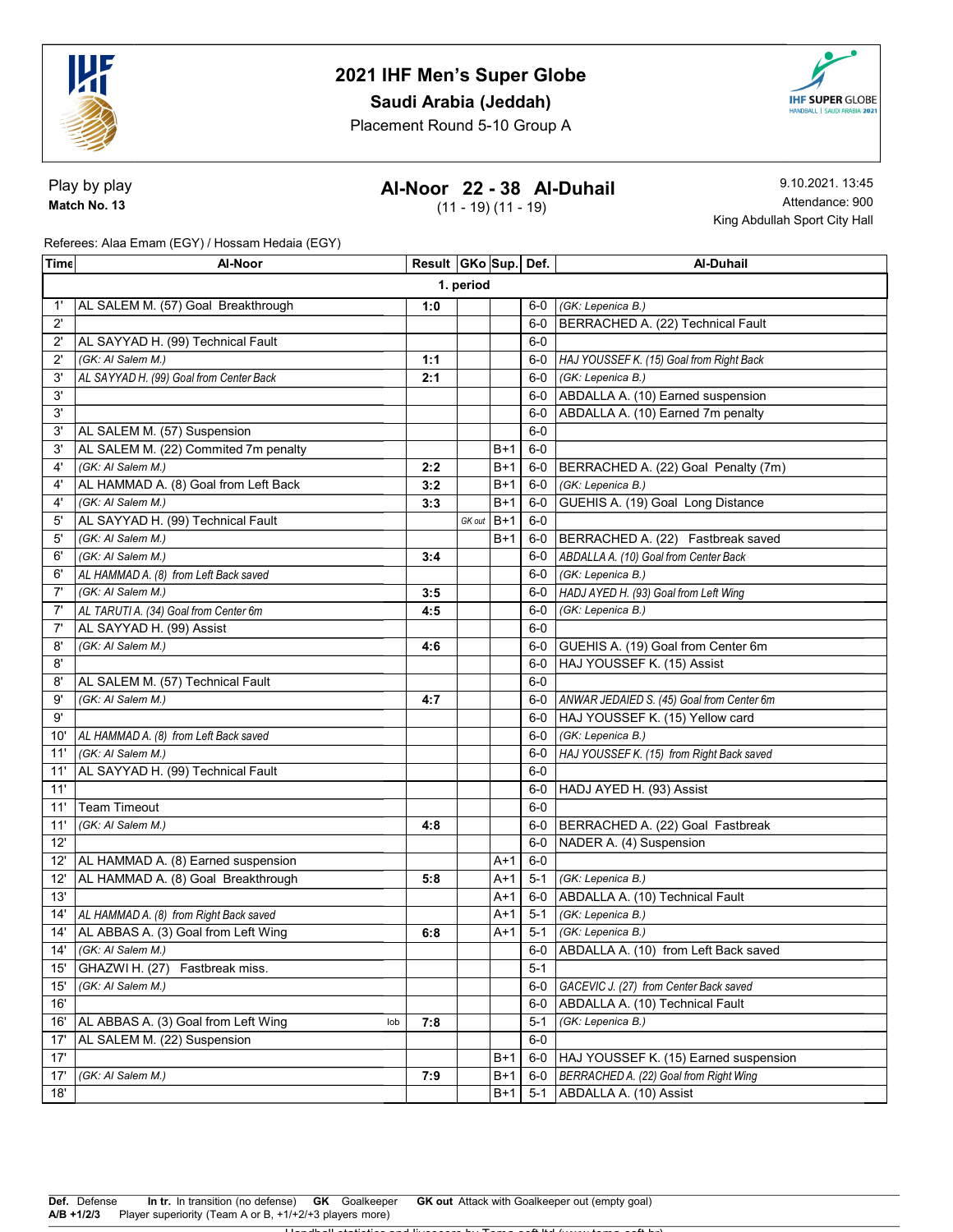

Saudi Arabia (Jeddah)

Placement Round 5-10 Group A



Play by play Match No. 13

## Al-Noor 22 - 38 Al-Duhail

(11 - 19) (11 - 19)

9.10.2021. 13:45 Attendance: 900 King Abdullah Sport City Hall

Referees: Alaa Emam (EGY) / Hossam Hedaia (EGY)

| Time | Al-Noor                                       | Result GKo Sup. Def. |  |       |         | Al-Duhail                                 |  |  |  |
|------|-----------------------------------------------|----------------------|--|-------|---------|-------------------------------------------|--|--|--|
|      | 1. period                                     |                      |  |       |         |                                           |  |  |  |
| 18'  |                                               |                      |  | $B+1$ | $5-1$   | HAJ YOUSSEF K. (15) Suspension            |  |  |  |
| 18'  | AL TARUTI A. (34) Earned suspension           |                      |  |       | $5 - 1$ |                                           |  |  |  |
| 19'  | AL ABBAS A. (3) from Left Wing saved          |                      |  |       | $5 - 1$ | (GK: Lepenica B.)                         |  |  |  |
| 19'  | (GK: AI Salem M.)                             | 7:10                 |  |       | $6-0$   | NADER A. (4) Goal from Left Back          |  |  |  |
| 19'  | PETROVIC L. (89) Technical Fault              |                      |  | $A+1$ | $5 - 1$ |                                           |  |  |  |
| 21'  | (GK: AI Salem M.)                             | 7:11                 |  | $A+1$ | 6-0     | BERRACHED A. (22) Goal from Right Wing    |  |  |  |
| 21'  | GHAZWI H. (27) from Right Wing saved          |                      |  |       | $6-0$   | (GK: Lepenica B.)                         |  |  |  |
| 21'  | (GK: AI Salem M.)                             | 7:12                 |  |       | $6-0$   | GUEHIS A. (19) Goal from Center 6m        |  |  |  |
| 21'  |                                               |                      |  |       | $6-0$   | ABDALLA A. (10) Assist                    |  |  |  |
| 22'  | AL SAYYAD H. (99) Technical Fault             |                      |  |       | $6-0$   |                                           |  |  |  |
| 22'  | (GK: AI Salem M.)                             | 7:13                 |  |       | 6-0     | HADJ AYED H. (93) Goal Fastbreak          |  |  |  |
| 22'  |                                               |                      |  |       | $6-0$   | LEPENICA B. (12) Assist                   |  |  |  |
| 23'  | MARKOVIC Z. (7) from Center Back post         |                      |  |       | $6-0$   |                                           |  |  |  |
| 23'  | AL HAMMAD A. (8) Suspension                   |                      |  |       | $6-0$   |                                           |  |  |  |
| 23'  |                                               |                      |  | B+1   | 6-0     | BERRACHED A. (22) Earned suspension       |  |  |  |
| 24'  |                                               |                      |  | $B+1$ | $6-0$   | MADADI A. (7) from Left Wing miss.        |  |  |  |
| 24'  | AL SALEM M. (22) Goal from Center 6m          | 8:13                 |  | B+1   | $6-0$   | (GK: Lepenica B.)                         |  |  |  |
| 24'  | MARKOVIC Z. (7) Assist                        |                      |  | $B+1$ | $6-0$   |                                           |  |  |  |
| 24'  |                                               |                      |  | B+1   | 6-0     | NADER A. (4) Suspension                   |  |  |  |
| 24'  | AL SALEM M. (22) Earned suspension            |                      |  |       | $6-0$   |                                           |  |  |  |
| 24'  | (GK: AI Salem M.)                             | 8:14                 |  |       | 6-0     | ANWAR JEDAIED S. (45) Goal from Right 6m  |  |  |  |
| 24'  |                                               |                      |  |       | $6-0$   | MADADI A. (7) Suspension                  |  |  |  |
| 24'  | MARKOVIC Z. (7) Earned suspension             |                      |  | $A+1$ | $6-0$   |                                           |  |  |  |
| 25'  | AL ABBAS A. (3) Goal from Left Wing           | 9:14                 |  | $A+1$ | $6-0$   | (GK: Lepenica B.)                         |  |  |  |
| 26'  | (GK: AI Salem M.)                             | 9:15                 |  | $A+1$ | $5 - 1$ | BERRACHED A. (22) Goal Breakthrough       |  |  |  |
| 26'  | MARKOVIC Z. (7) Goal Breakthrough             | 10:15                |  | A+2   | $6-0$   | (GK: Lepenica B.)                         |  |  |  |
| 27'  | (GK: AI Salem M.)                             | 10:16                |  | $A+2$ | $5 - 1$ | ANWAR JEDAIED S. (45) Goal from Center 6m |  |  |  |
| 27'  |                                               |                      |  |       | 6-0     | ABDALLA A. (10) Assist                    |  |  |  |
| 27'  | AL SAYYAD H. (99) Technical Fault             |                      |  |       | $6-0$   |                                           |  |  |  |
| 27'  | (GK: Al Salem M.)                             | 10:17                |  |       | $5-1$   | BERRACHED A. (22) Goal Fastbreak          |  |  |  |
| 28'  |                                               |                      |  |       | $6-0$   | HAJ YOUSSEF K. (15) Steal                 |  |  |  |
| 28'  |                                               |                      |  |       | $6-0$   | GUEHIS A. (19) Assist                     |  |  |  |
| 28'  | AL TARUTI A. (34) Goal from Right 6m          | 11:17                |  |       | $6-0$   | (GK: Lepenica B.)                         |  |  |  |
| 28'  | MARKOVIC Z. (7) Assist                        |                      |  |       | $5 - 1$ |                                           |  |  |  |
| 28'  |                                               |                      |  |       | $5 - 1$ | <b>Team Timeout</b>                       |  |  |  |
|      | 29'   AL SALEM M. (57) Suspension             |                      |  |       | $5 - 1$ |                                           |  |  |  |
| 29'  | AL SALEM M. (57) Commited 7m penalty          |                      |  | $B+1$ | $5-1$   |                                           |  |  |  |
| 29'  |                                               |                      |  | $B+1$ | $5 - 1$ | ANWAR JEDAIED S. (45) Earned suspension   |  |  |  |
| 29'  |                                               |                      |  | $B+1$ | $5 - 1$ | ANWAR JEDAIED S. (45) Earned 7m penalty   |  |  |  |
| 29'  | (GK: AI Salem M.)                             | 11:18                |  | B+1   | $5 - 1$ | BERRACHED A. (22) Goal Penalty (7m)       |  |  |  |
| 29'  | AL TARUTI A. (34) from Center 6m saved<br>lob |                      |  | B+1   | $6-0$   | (GK: Lepenica B.)                         |  |  |  |
| 30'  | AL SAYYAD H. (99) Pass for clear chance       |                      |  | B+1   | $5 - 1$ |                                           |  |  |  |
| 30'  | (GK: Al Salem M.)                             | 11:19                |  | B+1   | $5 - 1$ | ANWAR JEDAIED S. (45) Goal Fastbreak      |  |  |  |
| 30'  |                                               |                      |  |       | $6-0$   | BERRACHED A. (22) Assist                  |  |  |  |
|      | 2. period                                     |                      |  |       |         |                                           |  |  |  |
| 31'  | (GK: Al Mohammedhussain H.)                   | 11:20                |  |       | 6-0     | BERRACHED A. (22) Goal from Right Wing    |  |  |  |
| 31'  |                                               |                      |  |       |         | 6-0 ABDALLA A. (10) Assist                |  |  |  |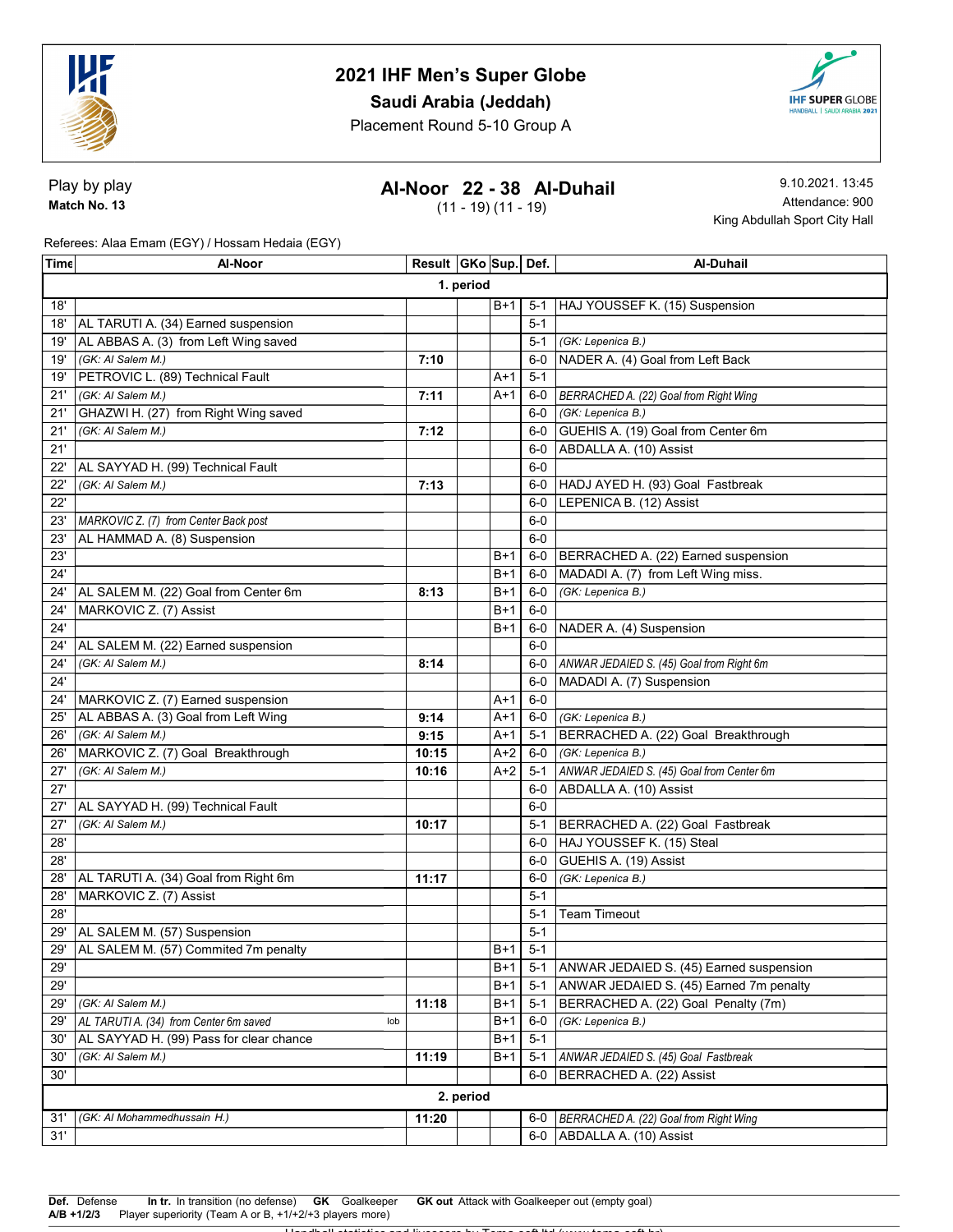

## Saudi Arabia (Jeddah)

Placement Round 5-10 Group A



Play by play Match No. 13

## Al-Noor 22 - 38 Al-Duhail

(11 - 19) (11 - 19)

9.10.2021. 13:45 Attendance: 900 King Abdullah Sport City Hall

Referees: Alaa Emam (EGY) / Hossam Hedaia (EGY)

| Time | Al-Noor                                                | Result GKo Sup. Def. |  |  |         | <b>Al-Duhail</b>                          |  |  |
|------|--------------------------------------------------------|----------------------|--|--|---------|-------------------------------------------|--|--|
|      | 2. period                                              |                      |  |  |         |                                           |  |  |
| 32'  | AL HAMMAD A. (8) from Left Back saved                  |                      |  |  |         | 6-0 (GK: Lepenica B.)                     |  |  |
| 32'  | (GK: Al Mohammedhussain H.)                            |                      |  |  | $5 - 1$ | HAJ YOUSSEF K. (15) from Center 6m saved  |  |  |
| 32'  |                                                        |                      |  |  | 6-0     | ABDALLA A. (10) Assist                    |  |  |
| 33'  | GHAZWI H. (27) Goal from Right Wing                    | 12:20                |  |  |         | 6-0 (GK: Lepenica B.)                     |  |  |
| 33'  | (GK: Al Mohammedhussain H.)                            | 12:21                |  |  | $5 - 1$ | GACEVIC J. (27) Goal from Center Back     |  |  |
| 33'  | AL SAYYAD H. (99) Goal Breakthrough                    | 13:21                |  |  |         | 6-0 (GK: Lepenica B.)                     |  |  |
| 34'  | (GK: Al Mohammedhussain H.)                            | 13:22                |  |  | $5-1$   | ABDALLA A. (10) Goal Breakthrough         |  |  |
| 35'  | AL OLAIWAT M. (11) Breakthrough saved                  |                      |  |  | $6-0$   | (GK: Lepenica B.)                         |  |  |
| 35'  | (GK: Al Mohammedhussain H.)                            | 13:23                |  |  | $5-1$   | BERRACHED A. (22) Goal from Right Wing    |  |  |
| 35'  | AL SAYYAD H. (99) Technical Fault                      |                      |  |  | $6-0$   |                                           |  |  |
| 36'  |                                                        |                      |  |  | $5-1$   | GACEVIC J. (27) Steal                     |  |  |
| 36'  | <b>Team Timeout</b>                                    |                      |  |  | $6-0$   |                                           |  |  |
| 36'  | (GK: Al Mohammedhussain H.)                            | 13:24                |  |  | $5 - 1$ | GACEVIC J. (27) Goal Fastbreak            |  |  |
| 36'  | AL SALEM M. (22) from Center 6m post                   |                      |  |  | $6-0$   |                                           |  |  |
| 36'  | AL OLAIWAT M. (11) Pass for clear chance               |                      |  |  | $5 - 1$ |                                           |  |  |
| 37'  |                                                        |                      |  |  | $3-3$   | ANWAR JEDAIED S. (45) Technical Fault     |  |  |
| 37'  | AL SAYYAD H. (99) from Center Back saved               |                      |  |  | 6-0     | (GK: Lepenica B.)                         |  |  |
| 38'  |                                                        |                      |  |  | $3 - 3$ | ANWAR JEDAIED S. (45) Earned 7m penalty   |  |  |
| 38'  | AL OLAIWAT M. (11) Commited 7m penalty                 |                      |  |  | $3-3$   |                                           |  |  |
| 38'  | (GK: Al Mohammedhussain H.)                            | 13:25                |  |  | $3-3$   | BERRACHED A. (22) Goal Penalty (7m)       |  |  |
| 39'  | AL ABBAS A. (3) Technical Fault                        |                      |  |  | $6-0$   |                                           |  |  |
| 39'  | (GK: Al Mohammedhussain H.)                            |                      |  |  | $3-3$   | GUEHIS A. (19) Fastbreak saved            |  |  |
| 39'  | AL ABBAS A. (3) Goal from Left Wing                    | 14:25                |  |  | 6-0     | (GK: Lepenica B.)                         |  |  |
| 40'  | (GK: Al Mohammedhussain H.)                            | 14:26                |  |  | $3-3$   | ANWAR JEDAIED S. (45) Goal from Center 6m |  |  |
| 40'  | AL SALEM M. (57) from Center Back saved                |                      |  |  | 6-0     | (GK: Lepenica B.)                         |  |  |
| 40'  |                                                        |                      |  |  | $3 - 3$ | GACEVIC J. (27) Technical Fault           |  |  |
| 41'  | AL HAMMAD A. (8) from Center Back saved                |                      |  |  |         | 6-0 (GK: Lepenica B.)                     |  |  |
| 41'  |                                                        |                      |  |  |         | 6-0   KAPIC M. (77) Technical Fault       |  |  |
| 41'  | AL TARUTI A. (34) from Center 6m saved                 |                      |  |  |         | 6-0 (GK: Lepenica B.)                     |  |  |
| 42'  | (GK: Al Mohammedhussain H.)                            | 14:27                |  |  | 6-0     | ANWAR JEDAIED S. (45) Goal from Center 6m |  |  |
| 42'  |                                                        |                      |  |  | 6-0     | NADER A. (4) Assist                       |  |  |
| 42'  | AL HAMMAD A. (8) Technical Fault                       |                      |  |  | $6-0$   |                                           |  |  |
| 42'  | (GK: Al Mohammedhussain H.)                            | 14:28                |  |  | 6-0     | HADJ AYED H. (93) Goal Fastbreak          |  |  |
| 42'  | <b>Team Timeout</b>                                    |                      |  |  | $6-0$   |                                           |  |  |
| 42'  |                                                        |                      |  |  | 6-0     | GUEHIS A. (19) Assist                     |  |  |
| 43'  | PETROVIC L. (89) from Right Back block                 |                      |  |  | $6-0$   |                                           |  |  |
| 43'  |                                                        |                      |  |  |         | 6-0 ANWAR JEDAIED S. (45) Blocked shot    |  |  |
| 43'  | GHAZWI H. (27) from Right Wing saved                   |                      |  |  | 6-0     | (GK: Lepenica B.)                         |  |  |
| 43'  |                                                        |                      |  |  | 6-0     | GUEHIS A. (19) Assist                     |  |  |
| 44'  | (GK: Al Mohammedhussain H.)                            | 14:29                |  |  | 6-0     | KAPIC M. (77) Goal from Right Wing        |  |  |
| 44'  | PETROVIC L. (89) from Right Back miss.                 |                      |  |  | $6-0$   |                                           |  |  |
| 45'  | (GK: Al Mohammedhussain H.)                            | 14:30                |  |  | 5-1     | NADER A. (4) Goal from Center Back        |  |  |
| 45'  | AL TARUTI A. (34) from Center 6m saved                 |                      |  |  | $6-0$   | (GK: Somrani K.)                          |  |  |
| 45'  | PETROVIC L. (89) Pass for clear chance                 |                      |  |  | $5 - 1$ |                                           |  |  |
| 46'  | (GK: Al Mohammedhussain H.)                            |                      |  |  | $6-0$   | GACEVIC J. (27) from Right Back saved     |  |  |
| 47'  | AL TARUTI A. (34) Goal from Left 6m                    | 15:30                |  |  | $6-0$   | (GK: Somrani K.)                          |  |  |
| 47'  | AL SALEM M. (57) Assist<br>(GK: Al Mohammedhussain H.) |                      |  |  | $6-0$   | 6-0 GUEHIS A. (19) Goal from Center 6m    |  |  |
| 47'  |                                                        | 15:31                |  |  |         |                                           |  |  |